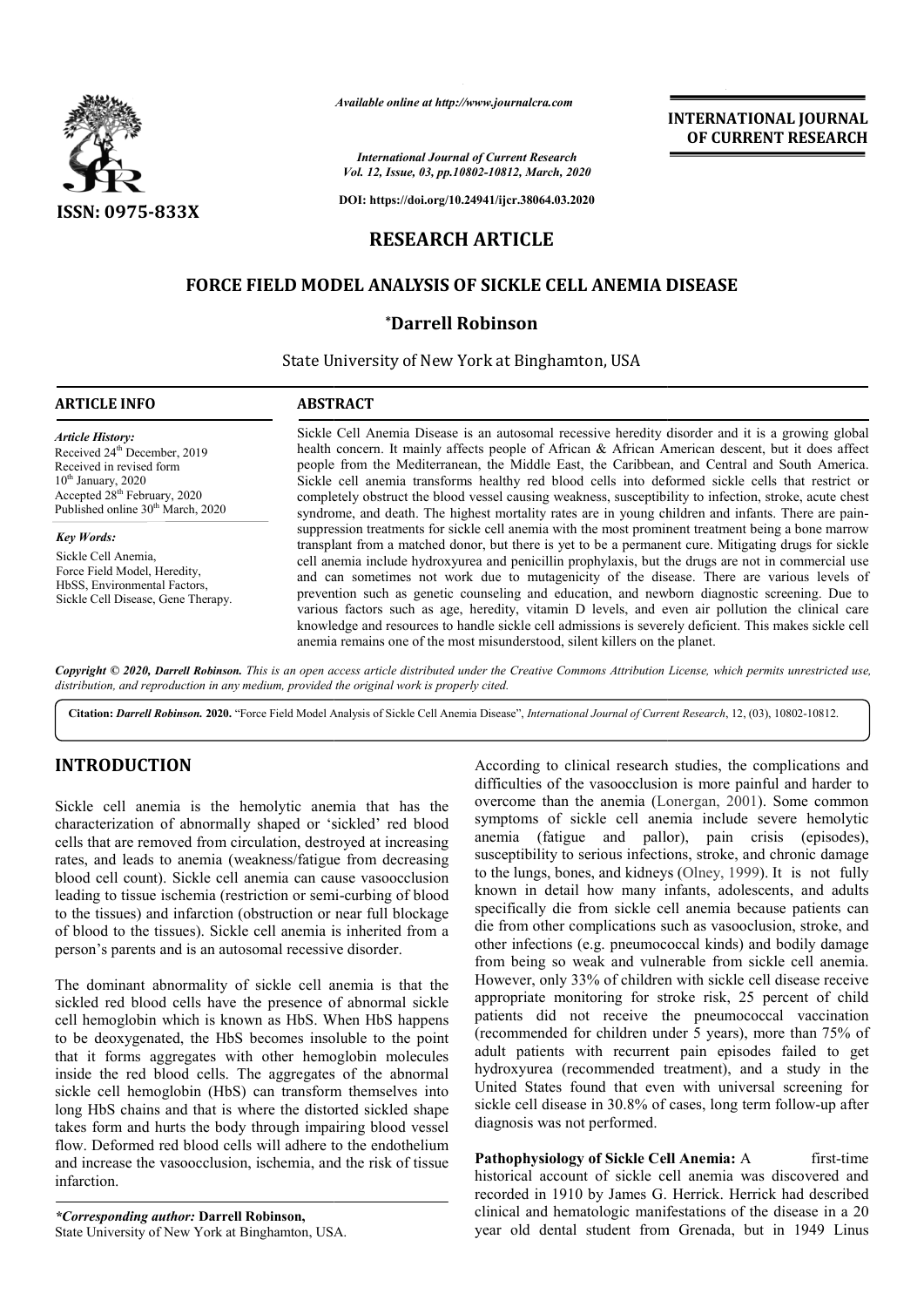Pauling published a research paper titled, "Sickle Cell Anemia, a Molecular Disease", detailing the point mutation in the beta chain of the hemoglobin molecule. This point mutation caused one single amino acid substitution of valine for glutamic acid in the Beta globin chain and when this substitution is present on both chromosomes of the patient, the result in sickle cell hemoglobin of HbS. If a patient possesses two of the sickle cell hemoglobin genes (HbSS), this is where sickle cell anemia occurs and finally a patient can be heterozygous possessing one normal hemoglobin (HbA) and one sickle cell Beta globin chain (HbS) that will be designated as HbSA (Lonergan, 2001). This is why sickle cell anemia is the first recorded and known disease to have a molecular basis due to its point mutation changing its molecular structure.

**Clinical Variability & Presentation of Sickle Cell Anemia:** There are many complex arrays of abnormal hemoglobin chain interactions, red blood cell membrane permeability changes, endothelial adhesion, vascular occlusion, and increased hemolysis from the one point mutation of sickle cell anemia causing a single amino acid substitution (Lonergan, 2001). This makes sickle cell anemia very difficult to find any cures or treatments to stop it. Sickle cell disease branches out to any patient that possesses one single HbS chain and one other abnormal beta globin chain, which can also be a sickle cell beta chain. In this case, this patient by Mendelian genetic definition would be HbSS which is sickle cell anemia, have the genotype HbSC, or one of the thalassemias (Hb-S-thai). What makes sickle cell anemia and disease even more complex is that there are other much less common abnormal Beta globin chains and they can combine with a sickle cell Beta chain producing rarer forms of sickle cell disease like HbSD. It has been statistically proven that the HbSS genotype accounts for 60% to 70% of the cases of sickle cell disease in the United States and is the most severe as far as clinical manifestations of any variants of sickle cell anemia and disease. There is a benign condition for sickle cell particularly the combination of the heterozygous HbSA plus one abnormal sickle gene designated S plus one normal hemoglobin gene designated A. With this combinations there is no promotion of vasoocclusion or restriction of blood to the tissues that can cause organ damage.

Sickle cell's HbS has been known to reduce a patient's susceptibility to malaria by a dose-dependent manner and the patient that has the homozygous HbSS is more resistant to malaria infection than the patient that is more heterozygous HbSA. Although, this is a double-edge sword type quality sickle cell is a deadly disease that is not transmissible, but hereditary and affects various cultures of people. Sickle cell anemia is the most frequent genetic disorder of the African American community with an infection rate of one per 375 African Americans in the United States. The affliction percentage of African Americans with sickle cell anemia is 0.15% and 1/12th of Americans with African descent possess the heterozygous sickle cell trait. Sickle cell anemia is prevalent in other ethnic groups and cultures also such people from the Mediterranean (France, Spain, Italy, Greece, Portugal, Turkey, Syria, Lebanon, Israel, Egypt, Libya, Algeria, Morocco, Tunisia), the Arabian Peninsula (Jordan, Iraq, Kuwait, Bahrain, Qatar, United Arab Emirates, Oman, Yemen, and Saudi Arabia), the Indian continent, the Caribbean, South and Central America (Lonergan, 2001). It was reported that newborn screening programs that were in 41 states, including the Washington D.C., detected sickle cell anemia using

hemoglobin electrophoresis, isoelectric focusing, the highperformance chromatography, and DNA analysis in the beginning of newborn screening. Sickledex was the previous premier newborn screen technology, but because it only detects HbSS it might have missed other beta globin variants (e.g. HbSC) that can cause long term complications (Lonergan, 2001). The acute, painful vaso-occlusive crises are the most frequent and the earliest clinical manifestations of sickle cell anemia because half of all sickle cell anemia patients have possibly experience an acute pain crisis by the age of 5 unless in some extreme cases of mortality. The pain usually can be described as pain from the bones, but crises can involve any selection of organs. The vasooclusion pain crises occur in newborn children as dactylitis and that is described as a painful swelling of the hands, fingers, feet, and toes. Other clinical manifestations of sickle cell anemia in the long term include osteomyelitis, osteonecrosis, splenic infarction, splenic sequestration, acute chest syndrome, stroke, papillary necrosis, priapism, extreme hematopoiesis, and renal insufficiency (Lonergan, 2001).

**Treatments & Recovery:** Common and frequent treatments of sickle cell anemia consists of blood and bone marrow transfusion along with complication-specific therapy (e.g. administration of antibiotics for pneumonia), but transfusion are decisively given on the as-needed basis for numerous sickle cell anemia complications (Lonergan, 2001). This could be influenced due to the level of clinical care resources, quality of medical insurance, and condition of the patient. For the risk of stroke, there are monthly maintenance transfusions. A great example of this includes the transcranial Doppler Screening. The methods of transfusion must accomplish the 2 very important goals of 'reducing the amount of HbSS in the patient' and 'the maintaining of healthy therapeutic levels of the normal hemoglobin (HbA) (Lonergan, 2001)'.

With the maintenance transfusion, medical teams want to keep the total normal hemoglobin (HbA) concentration at 12 grams per deciliter and the HbSS concentration as 30% or less. Thankfully, maintenance transfusions have been able to significantly reduce the critical risks of first and recurrent stroke, but transfusions carry the risk of infection. Infection can bring alloimmunization and full body iron overload. Other therapies deferoxamine injections, but they can be extremely painful, they can bring on infection, and compliance from patients has been suboptimal due to patient complaints (Lonergan, 2001). The other way to reduce the amount of HbSS is transforming the nature of the hemoglobin that is produced in patient bone marrow. Medical professionals can achieve this with bone marrow and stem cell transplantation. Bone marrow and stem cell transplants come from umbilical cord blood are essential for the mitigation of sickle cell anemia. In each transplantation strategy, the medical professionals repopulate the native bone marrow with normal untransformed stem cells and/or bone marrow cells. The normal stem cells do not have to match the recipient human leukocyte antigen, but the bone marrow cells must have matching human leukocyte antigens. The positive end result of this transplantation is the production of non-Hb S-containing red blood cells. Medical practitioners have recognized that bone marrow transplantation should be done before a significant complication occurs (e.g. stroke), but medical professionals have a difficult time predicting the severity of disease in infants and early-aged children. The result of this is that there is no universal established transplantation criteria.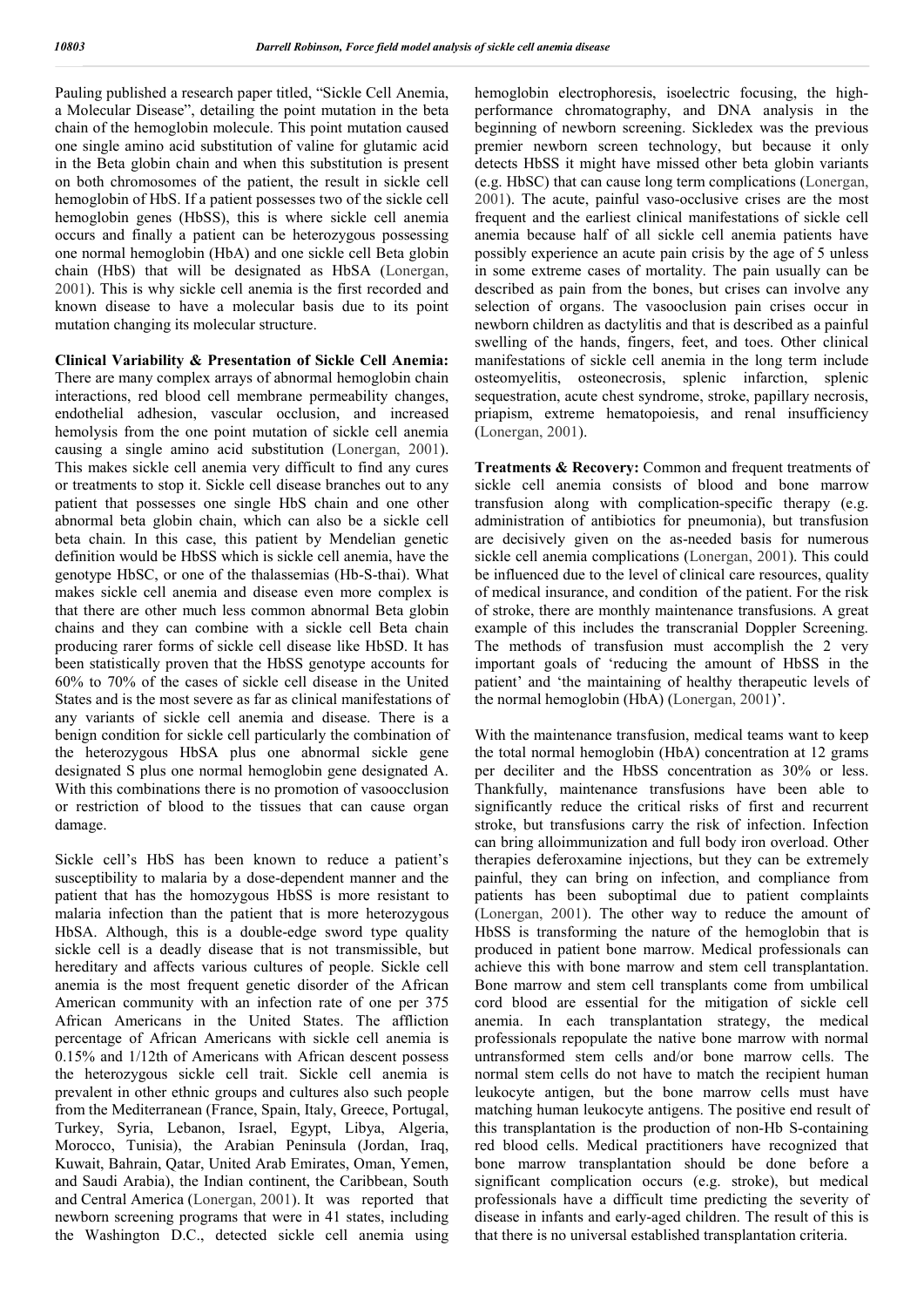#### TABLE 1. Descriptive Statistics of Environmental Factors

|                                         | <b>Mean</b> | <b>Standard Deviation</b> | Minimum |        |       |       |         |
|-----------------------------------------|-------------|---------------------------|---------|--------|-------|-------|---------|
| <b>Variable</b>                         |             |                           |         | 25     | 50    | 75    | Maximum |
| Air pollutants                          |             |                           |         |        |       |       |         |
| $CO (\mu g/m')$                         | 744.6       | 295.5                     | 185.2   | 515.1  | 696.9 | 929.7 | 2716.2  |
| $NO2$ ( $\mu g/m3$ )                    | 40.7        | 13.6                      | 10.6    | 30.5   | 39.5  | 49.9  | 130.6   |
| $O_3$ ( $\mu$ g/m <sup>3</sup> )        | 43.7        | 20.9                      | 1.1     | 28.3   | 44.1  | 57.6  | 134.5   |
| $SO2$ ( $\mu$ g/m <sup>3</sup> )        | 3.8         | 3.5                       | 0.0     | 1.31   | 2.8   | 52    | 30.6    |
| $PM_{10} (\mu g/m^3)$                   | 27.7        | 12.5                      | 6.5     | 19.5   | 24.8  | 32.6  | 138.1   |
| $PM2.5$ ( $\mu$ g/m <sup>3</sup> )      | 19.3        | 11.2                      | 4.3     | 11.9   | 16.4  | 23.1  | 130.1   |
| Meteorological variables                |             |                           |         |        |       |       |         |
| Daily rainfall (mm)                     | 1.7         | 3.4                       | 0.0     | 0.0    | 0.1   | 1.7   | 35.5    |
| Daily minimal temperature (°C)          | 7.9         | 5.9                       | $-11.8$ | 3.5    | 8.3   | 12.7  | 21.9    |
| Daily maximal temperature (°C)          | 15.9        | 7.8                       | $-4.3$  | 10.0   | 16:4  | 21.9  | 36.8    |
| Daily mean temperature (°C)             | 11.7        | 6.7                       | $-6.1$  | 6.6    | 12.1  | 17.0  | 28.1    |
| Daily temperature range (°C)            | 8.0         | 3.7                       | 0.7     | 5.2    | 7.6   | 10.7  | 19.7    |
| Day-to-day mean temperature change (°C) | 0.0         | 2.1                       | $-8.8$  | $-1.3$ | 0.1   | 1.4   | 8.6     |
| Daily mean wind speed (m/s)             | 3.5         | 1.4                       | 0.7     | 2.5    | 3.2   | 4.2   | 10.1    |
| Daily maximal wind speed (m/s)          | 10.9        | 3.6                       | 3.6     | 8.3    | 10.3  | 12.8  | 31.9    |
| Daily relative humidity (%)             | 75.8        | 11.6                      | 38.9    | 67.6   | 77.4  | 84.9  | 97.9    |
| Daily bright sunshine (%)               | 36.5        | 31.2                      | 0.0     | 6.7    | 30.2  | 63.8  | 96.5    |

 $CO =$ carbon monoxide,  $NO_2 =$ nitrogen dioxide,  $O_3 =$ ozone,  $PM_{10} =$ atmospheric particulate matters with aerodyamic diameter smaller than 10 μm, PM<sub>2.5</sub> = atmospheric particulate matters with aerodyamic diameter smaller than 2.5 μm, SO<sub>2</sub> = sulfur dioxide.

#### **Figure 1. Descriptive Statistics of Environmental Factors**

| <b>TABLE 2. Matrix of Correlation Coefficients Between Environmental Factors</b> |                     |                 |                     |                     |           |           |                     |                     |                     |                     |                       |                       |                      |          |            |                        |              |
|----------------------------------------------------------------------------------|---------------------|-----------------|---------------------|---------------------|-----------|-----------|---------------------|---------------------|---------------------|---------------------|-----------------------|-----------------------|----------------------|----------|------------|------------------------|--------------|
| CO                                                                               |                     |                 |                     |                     |           |           |                     |                     |                     |                     |                       |                       |                      |          |            |                        |              |
| NO <sub>2</sub>                                                                  | $0.41$ <sup>*</sup> |                 |                     |                     |           |           |                     |                     |                     |                     |                       |                       |                      |          |            |                        |              |
| O <sub>3</sub>                                                                   | $-0.26$             | $-0.43$         |                     |                     |           |           |                     |                     |                     |                     |                       |                       |                      |          |            |                        |              |
| SO <sub>2</sub>                                                                  | 0.64                | 0.58            | $-0.38$             |                     |           |           |                     |                     |                     |                     |                       |                       |                      |          |            |                        |              |
| $PM_{10}$                                                                        | 0.25                | 0.49            | $-0.17$             | $0.23$ <sup>+</sup> |           |           |                     |                     |                     |                     |                       |                       |                      |          |            |                        |              |
| $PM_{25}$                                                                        | 0.29                | 0, 51           | $-0.26$             | 0.27                | 0.96      |           |                     |                     |                     |                     |                       |                       |                      |          |            |                        |              |
| Rain                                                                             | $-0.11$             | $-0.08$         | 0.07                | $-0.11$             | $-0.22$   | $-0.18$   |                     |                     |                     |                     |                       |                       |                      |          |            |                        |              |
| Tempmin                                                                          | $-0.23$             | $-0.41$         | 0.55                | $-0.46$             | $-0.26$   | $-0.34$   | $0.12$ <sup>*</sup> |                     |                     |                     |                       |                       |                      |          |            |                        |              |
| Temp <sub>min</sub>                                                              | $-0.16$             | $-0.32$         | 0.62                | $-0.41$             | $-0.08$   | $-0.20$   | 0.02                | $0.89*$             |                     |                     |                       |                       |                      |          |            |                        |              |
| Temp <sub>mein</sub>                                                             | $-0.19$             | $-0.37$         | 0.61                | $-0.44$             | $-0.16$   | $-0.27$   | 0.05                | 0.95                | 0.98                |                     |                       |                       |                      |          |            |                        |              |
| Temp <sub>ringe</sub>                                                            | 0.03                | $-0.01$         | 0.42                | $-0.11$             | 0.24      | 0.12      | $-0.15$             | 0.27                | 0.68                | 0.55                |                       |                       |                      |          |            |                        |              |
| Wind <sub>mean</sub>                                                             | $-0.33$             | $-0.24$         | 0.08                | $-0.10$             | $-0.40$   | $-0.39$   | 0.22                | $-0.02$             | $-0.17$             | $-0.11$             | $-0.32$               |                       |                      |          |            |                        |              |
| Wind <sub>max</sub>                                                              | $-0.35$             | $-0.26$         | 0.19                | $-0.19$             | $-0.41$   | $-0.43$   | 0.34                | 0.10                | $-0.01$             | 0.03                | $-0.19$               | $0.88$ <sup>*</sup>   |                      |          |            |                        |              |
| Hum                                                                              | 0.20                | 0.18            | $-0.59$             | 0.18                | $-0.09$   | 0.05      | 0.26                | $-0.36$             | $-0.61$             | $-0.53$             | $-0.71$               | 0.07                  | $0.01$ <sup>1</sup>  |          |            |                        |              |
| Sun                                                                              | 0.04                | 0.02            | 0.27                | $-0.04$             | 0.28      | 0.18      | $-0.29$             | 0.07                | 0.40                | 0.27                | 0.73                  | $-0.24$               | $-0.21$ <sup>*</sup> | $-0.69*$ |            |                        |              |
| Temp <sub>elange</sub>                                                           | 0.07                | 0.12            | $-0.13$             | 0.12                | 0.08      | 0.06      | $-0.06$             | $0.02$ <sup>1</sup> | 0.18                | 0.15                | 0.35                  | $-0.04$               | $-0.06$              | $-0.13$  | 0.08       |                        |              |
| Storm                                                                            | $-0.12$             | $-0.24$         | $0.25$ <sup>1</sup> | $-0.19$             | $-0.12$   | $-0.14$   | 0.03                | 0.31                | 0.30                | 0.31                | 0.13                  | $-0.01$               | 0.05                 | $-0.15$  | 0.03       | $-0.04$                |              |
|                                                                                  | CO                  | NO <sub>2</sub> | O <sub>1</sub>      | SO <sub>2</sub>     | $PM_{10}$ | $PM_{25}$ | Rain                | Temp <sub>min</sub> | Temp <sub>max</sub> | Temp <sub>mom</sub> | Temp <sub>ninge</sub> | Wind <sub>maxin</sub> | Wind <sub>max</sub>  | Hum      | <b>Sun</b> | Temp <sub>change</sub> | <b>Storm</b> |

\* Correlation is significant at the 0.01 level.

<sup>†</sup> Correlation is significant at the 0.05 level.

CO = carbon monoxide, Hum = daily relative humidity, NO<sub>2</sub> = nitrogen dioxide, O<sub>3</sub> = ozone, PM<sub>10</sub> = atmospheric particulate matters with aerodyamic diameter smaller than 10 µm, PM<sub>2.5</sub> = atmoatmospheric particulate matters with aerodyamic diameter smaller than  $2.5 \mu$ m, Rain = daily rainfall, SO<sub>2</sub> = sulfur dioxide, Storm = occurrence of a storm during the 7 preceding days, Sun = daily bright sunshine, Temp<sub>max</sub> = daily maximal temperature, Temp<sub>monn</sub> = daily mean temperature, Temp<sub>man</sub> = daily minimal temperature, Temp<sub>mage</sub> = daily temperature range, Wind<sub>max</sub> = daily maximal wind speed, Wind<sub>max</sub> = daily ma

### Table 2. Distribution of Pain Rates among Patients with Sickle Cell Anemia, According to Age.

| <b>PAIN RATE®</b>  | Age (YR) |           |               |           |           |          |  |  |  |
|--------------------|----------|-----------|---------------|-----------|-----------|----------|--|--|--|
|                    | $0 - 9$  | $10 - 19$ | $20 - 29$     | $30 - 39$ | $40 - 49$ | $2 - 50$ |  |  |  |
|                    |          |           | % of patients |           |           |          |  |  |  |
| $r = 0$            | 46       | 32        | 27            | 39        | -39       | 39       |  |  |  |
| 0 < r < 1          | 42       | 40        | 36            | 32        | 46        | 46       |  |  |  |
| $1 \leq r < 3$     | 11       | 20.       | 25            | 21        | 13        | 12       |  |  |  |
| 3 < r < 6          | Ĩ        | 6         | 9             | 6         | 2         | 4        |  |  |  |
| $6 \leq r \leq 10$ | - 1      | н         | B             | 2         | Ω         | 0        |  |  |  |
| $r \geq 10$        | О.       | $\bf{0}$  | - - 1         | 0         | 0         | 0        |  |  |  |
| No. of patients    | 1093     | 635       | 424           | 173       | 61        | 26       |  |  |  |

\*r denotes the number of episodes of pain per patient-year.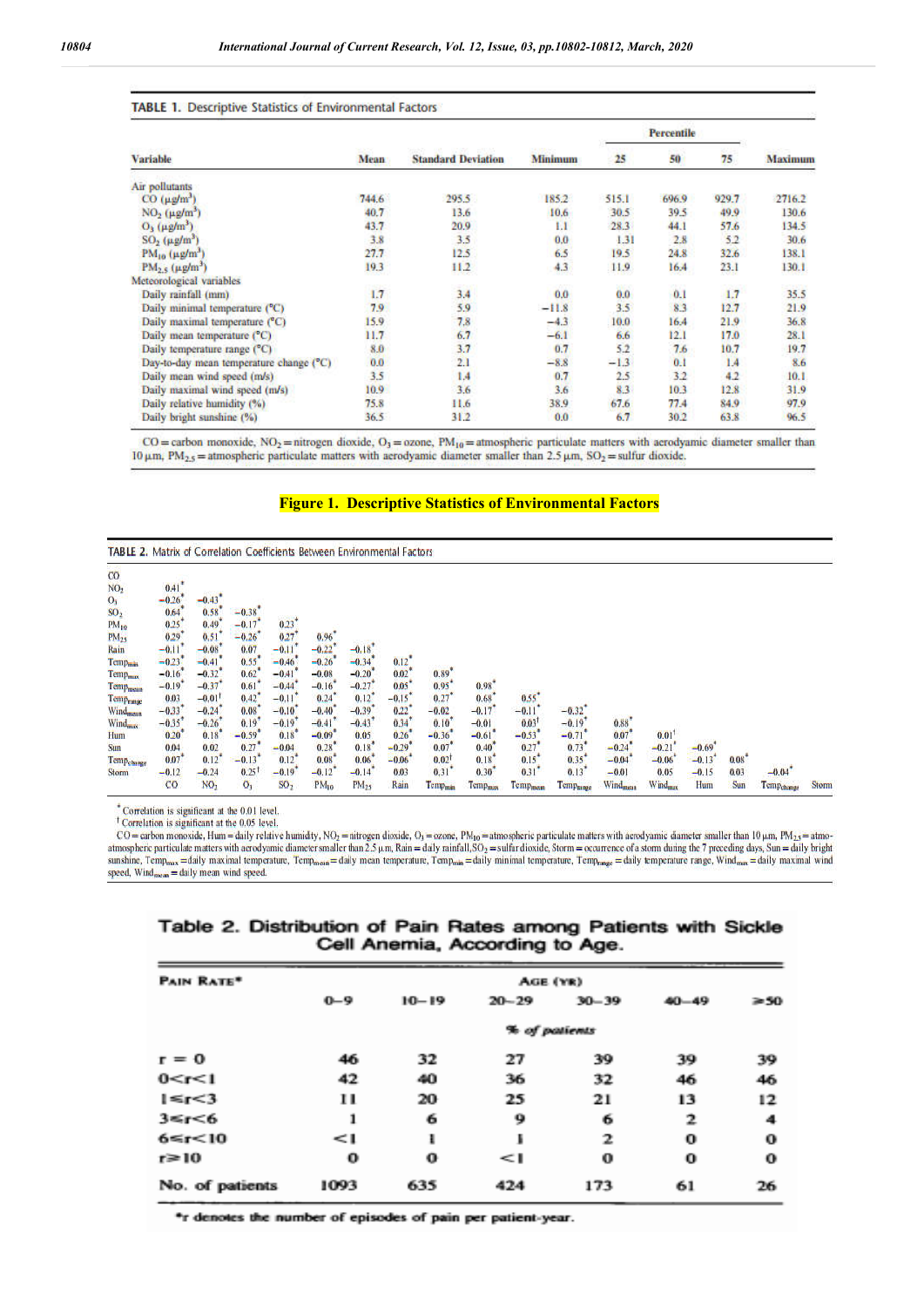

Figure 2. Age-Specific Pain Rates (Episodes per Patient-Year) among Male (Dashed Line) and Female (Solid Line) Patients with Sickle Cell Anemia.

Table 3. Trends in the Average Pain Rate in Individual Patients with Sickle Cell Anemia.

| AGE AT<br>ENTRY (YR) | No. or<br>PATIENTS <sup>*</sup> | <b>PAIN RATE FOR</b><br><b>FIRST 3 YRT</b> | <b>MEAN</b><br><b>DIFFERENCE?</b> | 绿       | <b>P VALUE</b> |
|----------------------|---------------------------------|--------------------------------------------|-----------------------------------|---------|----------------|
| $0 - 4$              | 272                             | 0.40                                       | 0.13                              | 3.20    | 0.002          |
| $5 - 9$              | 223                             | 0.56                                       | 0.16                              | 2.83    | 0.005          |
| $10 - 14$            | 196                             | 0.69                                       | 0.39                              | 3.95    | 0.0001         |
| $15 - 19$            | 157                             | 0.91                                       | 0.31                              | 2.95    | 0.004          |
| $20 - 24$            | 132                             | 0.91                                       | 0.17                              | 1.90    | 0.06           |
| $25 - 29$            | 100                             | 1.21                                       | $-0.24$                           | $-1.74$ | 0.84           |
| $30 - 34$            | 64                              | 1.11                                       | $-0.26$                           | $-1.88$ | 0.07           |
| $35 - 39$            | 22                              | 0.80                                       | 0.19                              | 1.04    | 0.31           |
| $40 - 44$            | 27                              | 0.73                                       | $-0.04$                           | $-0.44$ | 0.66           |
| $45 - 49$            | 8                               | 0.67                                       | $-0.30$                           | $-0.70$ | 0.51           |

\*Patients with at least six years of follow-up. †Number of episodes per patient-year. #Average difference in patient's pain rate, obtained by subtracting the rate during the first three years of observation from the rate during the next three years (or more) of observation. §Value from two-sided t-test when mean difference =  $0$ .

Table 5. Summary of Poisson Model for Pain Rate in Sickle Cell Anemia.

| <b><i>VARIABLE</i></b>          | <b>PARAMETER</b><br>Estrematic tre <sup>st</sup> | <b>STANDARD</b><br><b>ERROR</b> | <b>CHI-SOUARE</b><br>(df) | P VALUE |
|---------------------------------|--------------------------------------------------|---------------------------------|---------------------------|---------|
| Intercept                       | $-2.3190$                                        | 0.8378                          |                           |         |
| Age (yr)<br>$5 - 9$             | œ                                                |                                 | 16.47(5)                  | 0.006   |
| $10 - 19$                       | 0.3631                                           | 0.1399                          |                           |         |
| $20 - 29$                       | 0.5729                                           | 0.1703                          |                           |         |
| $30 - 39$                       | 0.3785                                           | 0.2109                          |                           |         |
| $40 - 49$                       | $-0.0973$                                        | 0.2994                          |                           |         |
| 3-50.                           | $-0.1641$                                        | 0.5142                          |                           |         |
| Fetal hemoglobin level, squared | $-0.0032$                                        | 0.0008                          | 16.57 CD                  | < 0.001 |
| Hematocrit                      | 0.0860                                           | 0.0158                          | 29.59 (1)                 | < 0.001 |
| Sex                             |                                                  |                                 |                           |         |
| <b>Female</b>                   | Ω                                                |                                 |                           |         |
| Male                            | —0. ЗА44                                         | 0.1036                          | 8.70 (1)                  | 0.003   |

\*The parameter estimates can be used to calculate the predicted average pain rate (episodes per year) for any group of patients in the standard reference clinic with certain defined variables. The model equation is pain rate =  $\exp[-2.3190 + \text{age-group estimate} - 0.0032$  (fetal hemoglobin)<sup>2</sup> + 0.086 (hematocrit) - 0.3044 (if ma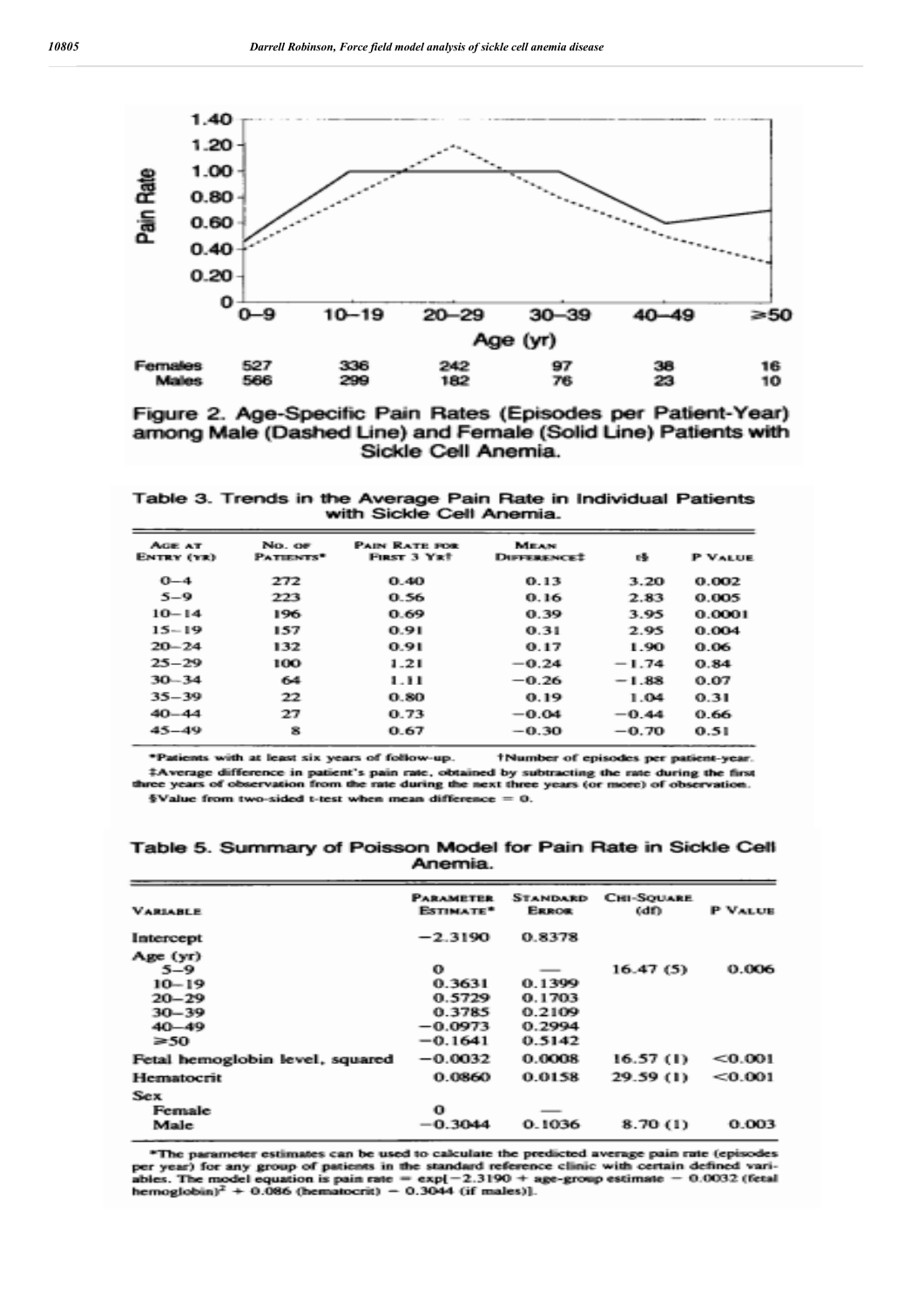Hydroxyurea is the only FDA-approved drug that can mitigate the progress of sickle cell anemia. The administration of hydroxyurea inducts the fetal hemoglobin (HbF) by the patient bone marrow and in turn reduces the production of HbSS containing red blood cells. Hydroxyurea is a cytotoxic agent and increases the production of HbF by replacing some of the abnormal beta globin chains. This results in the lowering of the relative amount of HbSS and hydroxyurea itself inhibits endothelial neutrophil production and can mitigate sickle cell anemia symptoms and statuses (pain crises, length of stay in hospital, transfusion requirements, and acute chest syndrome). It is a great thing that hydroxyurea is commonly well tolerated, but mutagenicity of sickle cell can occur (Lonergan, 2001). The lifespan of sickle cell patients has greatly increased and the quality of life has improved from the past 2 decades. From 1968 to 1992, the mortality rate of black children with sickle cell anemia have decreased by  $41\%$  (1 - 4 years old),  $47\%$ decrease (5 - 9 years old), and 53% decrease (10 - 14 years old). The median survival of sickle cell patients in the United States is 40 to 50 years. The main cause of sickle cell anemia death is acute chest syndrome (Lonergan, 2001). Acute chest syndrome is any vaso-occlusive crisis (obstruction of the blood vessels by sickled red blood cells) with the pulmonary cardiovascular system. The main determinant of survival for adolescent patients growing into adulthood patients is the endorgan damage to the lungs and kidneys. However, morbidity and mortality rates are highest in newborns, infants, and young children. Performed studies reveal that the first 10 years of life that infection, like pneumonia and influenza, is the most common cause of death only to be followed by sequestration syndrome and cerebrovascular accident. The three main indicators of an adverse sickle cell reaction were revealed to be dactylitis (< 6 months of age), severe anemia (hemoglobin concentration < 7 grams per deciliter), and leukocytosis with no additional infection (Lonergan, 2001).

Gene Therapy is another treatment avenue that is gaining ground especially with its progress in 2019. According to Sickle Cell Disease News, researchers are currently working to treat sickle cell anemia using gene therapy and two strategies have been formulated. Both of the strategies involve genetically altering the genes of the patient's very own hematopoietic stem cells because the hematopoietic stem cells are created to produce red blood cells and other types of blood cells in myeloid and lymphoid cell lines (Walker, 2019). The hematopoietic stem cells are naturally found in the bone marrow. The first strategy will have some of the patient's hematopoietic stem cells removed, the mutated HBB gene located and removed with a healthy-proper copy of the gene, and then the newly repaired cells will be transplanted back into the patient. Viral Vector Delivery or using harmless viruses as a transporter, will be utilized to deliver the gene to the cells. In theory the newly repaired hematopoietic stem cells should be able to repopulate and re-engineer the bone marrow to start producing more healthy red blood cells (Walker, 2019). The second strategy focuses on genetically altering another gene in the patient's hematopoietic stem cells to help them increase and enhance the product of fetal hemoglobin. Fetal hemoglobin is produced in recently birthed babies (< 6 months) and human embryos. Fetal hemoglobin can negate the sickling or mishapening of the healthy red blood cells in patients with sickle cell anemia, but most people really produce a very tiny amount of it after their time being an infant. Researchers try to increase the production of fetal hemoglobin in the stem cells by using a highly specific enzyme

(e.g. SfiI restriction enzyme) to cut the cell's DNA in the activity area where the gene that suppresses fetal hemoglobin is located. After the modified stem cells repress its DNA, the gene will no longer work and more fetal hemoglobin can be produced (Walker, 2019). There are at least 12 clinical trials that are studying gene therapy and creating ways to treat sickle cell anemia and potential 9 of the trials are still recruiting participants. The trials designated NCT02186418, NCT03282656, NCT02247843, and NCT02140554 are coordinating their research efforts to investigate the efficacy and safety of using gene therapy to replace the mutated HBB gene with the healthy HBB gene. These trials would be following the first gene therapy strategy mentioned above. These trials are in Phase 2 and are recruiting children and adults in the United States and Jamaica (Walker, 2019). The trials designated NCT02193191, NCT02989701, and NCT03226691 are investigating the dual therapeutic use of Mozobil, a medication that can mobilize hematopoietic stem cells for collecting peripheral blood and autologous transplantation in patients with Non-Hodgkin's lymphoma (NHL) or Multiple Myeloma (MM)<sup>4</sup>. In theory Mozobil, could help sickle cell anemia patients to increase the production of healthy hematopoietic stem cells to be used for gene therapy. All of the trials are in Phase 2 and are recruiting participants in the United States only. The trial designated NCT00669305's goal is to recruit bone marrow donations from sickle cell anemia patients to be used in laboratory research to develop new and improved gene therapy techniques. This trial is specifically recruiting for donors in the state of Tennessee. The trial designated NCT00012545 will be examines the best methods of how to retrieve, process and store umbilical cord blood from babies that have and do not have sickle cell anemia. The cord blood from babies has abundant stem cells with medicinal properties that have the potential to be used in developing gene therapy treatments for sickle cell anemia. The trial is opening recruitment for pregnant women in Maryland who have infants that could or could not have the risk of developing sickle cell anemia (Walker, 2019). A European trial designated NCT02151526 is still currently active in working to investigate the efficacy of gene therapy for seven patients. The research plan of this clinical trial is to insert a gene in the patient's stem cells that can produce therapeutic hemoglobin that can function similar to fetal hemoglobin. The clinical trial did generate a case study in March 2017 that described how the approach was safe and did suppress the activity of sickle cell anemia (Walker, 2019).

## **Levels of Primary, Secondary, and Tertiary Prevention**

#### **Primary Prevention**

**Genetic Counseling Education & Carrier Testing:** There are many social services and psychologic support activities that maintain the health of adult sickle cell patients. These activities and resources are usually given to social workers and mental health professionals because there is a stigma about sickle cell anemia that you are either cursed or that you caught it from someone else possibly through sex. The stress of dealing with sickle cell anemia can be great you a sickle cell patient will not be as normal as everyone else. Sickle cell patients will have to go through a lot of medical checkups after procedures, they have to take medication almost daily, patients won't be able to do certain jobs that require strenuous physical feats like going up high altitudes or being in very cold environments, patients deal with various levels and frequencies of pain that could possibly kill them at any time, and if they want to start a family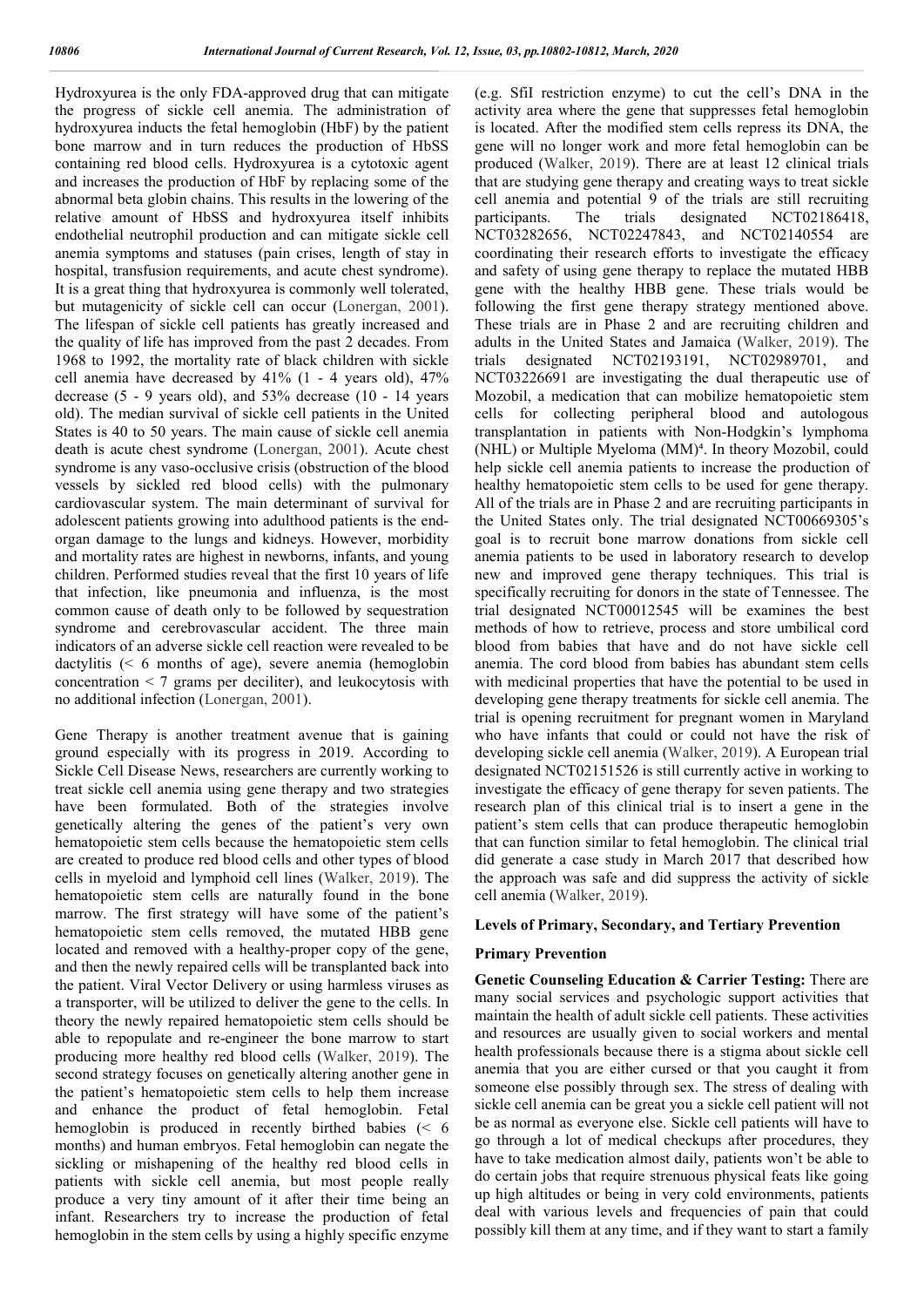the patient will have to find a significant other that does not have sickle cell anemia or is a carrier for the disease. The mental health workers can be very helpful in managing and even mastering the psychiatric problems that could come with having sickle cell anemia such as loneliness, depression, and hopeless through teaching coping skills and effective mechanisms dealing with the cognitive and behavioral combat of pain. Hematologists can provide carrier screening to determine which allele variant of the sickle that a person has and can follow up with mainly food and medicines that would be helpful in mitigating the levels of pain if a person has inherited sickle cell anemia. There have been many recommendations of screening programs and education and counseling programs to work together as best as possible to inform the community of what people can do if they determine that they, relatives, friends, or their children could have the trait or the disease. The early counseling process for parents of newborns that have sickle cell disease can involve discussions on secondary strategies for prevention like penicillin therapy, but the main agenda is for any genetic counseling meeting is the communicating of recurring risks and reproductive options.

Other forms of sub-primary prevention if a person only has the sickle cell trait is that person could exercise and eat a healthy and rich diet of high-calcium and iron foods to maintain good blood pressure and blood cell count, continue to consume the right amounts of vitamins and minerals, continue to stay hydrated, practice safe sex, and continue to ask questions to get educated and educate others. In 1972, the 92nd Congress of the United States drafted and passed the "National Sickle Cell Control Act. This action bill called for various grant support for voluntary screening and counseling programs. The programs were specifically provided first to people who are entering their child creating years and secondly, to children under the age of 7. A great deal of funding for sickle cell research, counseling, and education programs become available and it helped created newborn screening programs as well as the Prophylactic Penicillin Study. Due to this funding by the U.S. Congress, the Funding for the Cooperative Study of Sickle Cell Disease was created and it provided much of the support data for sickle cell tertiary prevention strategies. There are other organizations and institutions that have contributed primary prevention methods such as National Institutes of Health, the Centers for Disease Control and Prevention, the Health Resources and Services Administration, and the Agency for Health Care Policy and Research (Reid, 2002).

**Secondary Prevention:** Newborn screening is very important because it is the representation of the launching point for secondary prevention strategies. The genetic screening test for sickle cell anemia is called the Sickle Cell Test. The Sickle Cell Test is a simple blood test that can determine if a person has sickle cell disease or sickle cell trait. Normally the sickle cell test is part of the routine screening performed on a newborn baby, but the test can be used for adults.

The diagnosis of sickle cell disease or sickle cell trait in a child will reveal and open a wide window for revealing the carrier status of the child's parents which they probably did not know beforehand. This can also lead to some social issues that genetic counseling and can fix. Prenatal hemoglobinopathies have been highly recommended by many medical organizations and is very feasible. Hemoglobinopathy is a disorder where the structure of the hemoglobin is abnormal. Hemoglobinopathy is the most common inherited disorder in the world (Cober, 2010). Prenatal hemoglobinopathies help determine if a newborn baby has any traces of hemoglobinopathy. There have been some ethical, legal, and social controversies regarding the choice to use sickle cell carrier screening and the usage of those screening results to make reproductive decisions. There are many results that point to the medical benefits and cost-effectiveness of various genetic screenings, especially in certain populations. There was a study of U.S. death certificates for the year range of 1968 - 1992, researchers found that mortality among black children of ages 1-4 that had sickle cell disease had actually declined. This life-extending trend occurred at the same time as the establishment of newborn screening programs along with more extensive and versatile medical care and parental education, widespread acceptance of penicillin prophylaxis, and new immunizations (Cober, 2010). The next secondary prevention option is to use penicillin prophylaxis. According to the American Academy of Pediatrics, penicillin prophylaxis is recommended to be used to prevent pneumococcal infection, which sickle cell anemia newborns (under age 5) are at risk for<sup>6</sup>. It has been proven to act better against pneumococcal infection than the s. pneumococcal vaccine and has an extended length of activity longer the vaccine. However, the pneumococcal bacteria strain has been documented to develop a small resistance to the medicine (Cober, 2010).

**Tertiary Prevention:** An important global research initiative, called the "Global Epidemiology of Sickle Haemoglobin in Neonates: A Contemporary Geostatistical Model-Based Map and Population Estimates", was started to create reliable estimates of populations affected by sickle cell anemia in newborns in order to guide efficient allocation of public health resources in 2013. The used a created database of various sickle haemoglobin surveys from online bibliographic searches and from that data researchers created a contemporary global map of the HbS allele frequency distribution with a Bayesian geostatistical model. Surveys that had any selection bias like ethnicity of health status were excluded and any remaining surveys were judged to be retained as representations of local populations if the sample size and number of disease carriers (asymptomatic) and disease sufferers (SS = Sickle Cell Anemia) if they were reported and could be georeferenced to the district level. The input data for this model also included geographic coordinates or the latitude-longitude in decimal degrees as well as the number of HbS and non-HbS alleles in the population samples. The reason that the sickle haemoglobin (HbS) mutation was targeted was due to lack of frequency distribution data and because it is the most common pathological haemoglobin mutation worldwide. The HbS mutation is an alternate variation of the HbA phenotype that represents the normal adult haemoglobin and is inherited from both parents. This mutation can lead to complications and without the proper financial and medical resources children usually end up dying at very young ages. There was a total of 1,211 spatially unique data points from the 435 references that matched all of the required inclusion criteria. 619 of the data points (51%) of the HbS mutation was located in the African continent, 23% was located in the Asian continent, 17% was located in the Americas, 9% was located in Europe and less than 1% was located in Oceania. The researchers also tested and analyzed for the absence of the HbS mutation in the world and this was recorded for 292 data points. 117 for Asia, 86 in Africa, 69 in the Americas, 17 in Europe, and 3 in Oceania. 9,032,377 individuals were counted from the selected surveys total.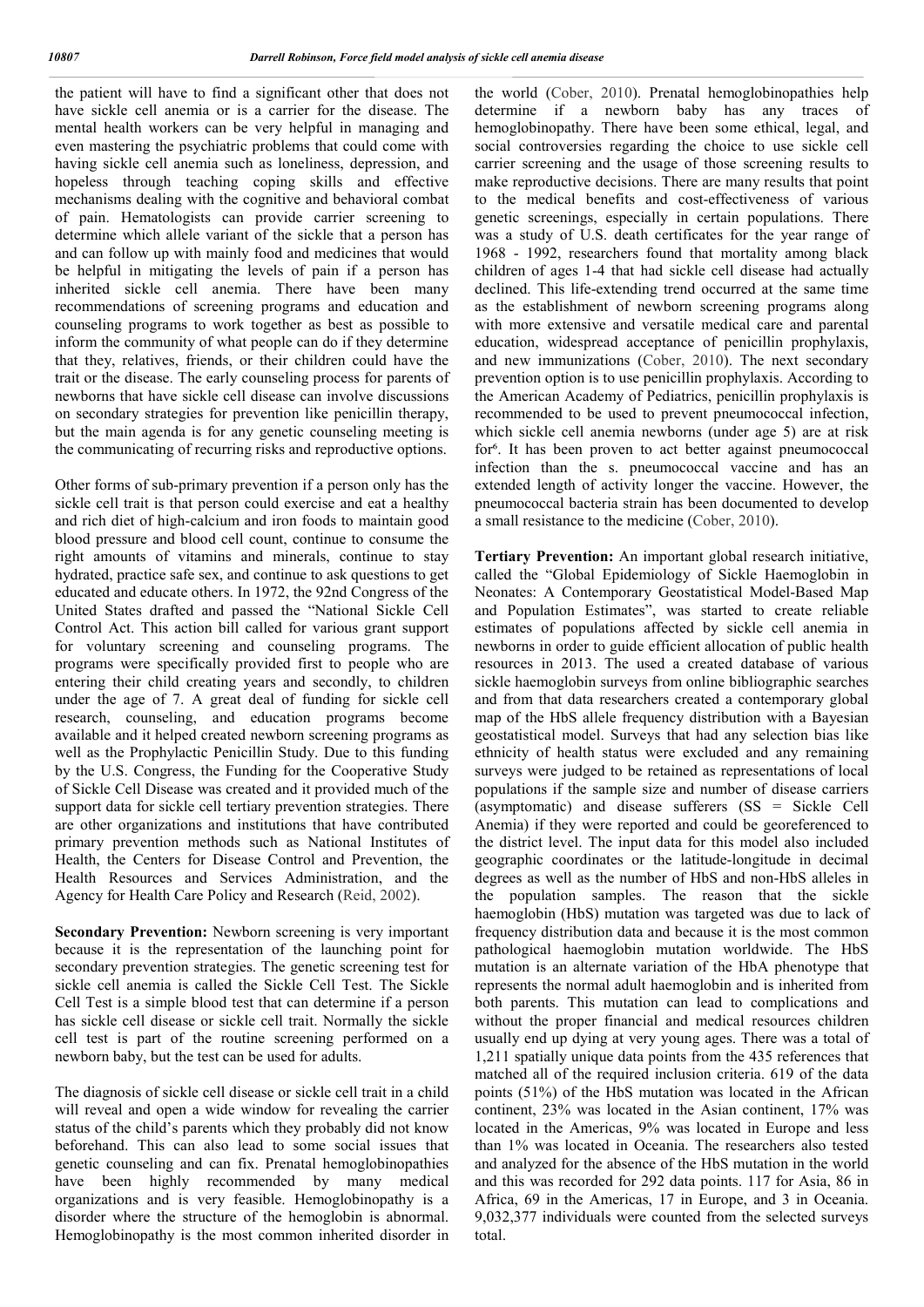The continent of Africa had the highest frequency of the HbS mutations, but Africa had the second highest absence of the HbS gene (Piel, 2013). This finding is very interesting and could mean that because of the new ways of transportation as well as the new laws of immigration, cultural traditions, and citizenship rights that the HbS gene is in various nationalities that are coming to and from the continent of Africa. There is an increasing burden of sickle cell anemia and other haemoglobin disorders that will increase in the coming feature making it harder to track the diseases to prevent them. Further examples of tertiary levels of prevention include hydroxyurea therapy, prophylactic transfusions to prevent stroke recurrence, daily folic acid supplementation for the prevention of megaloblastic anemia, and outpatient administration of analgesics and hydration of pain. There are further actions to cure sickle cell disease includes bone marrow transplantation and gene therapy, but due to these options being in their developmental stages and being somewhat expensive, their do not yet carry adequate medical impact of public health and society. The hydroxyurea therapy so far is the best choice of drug to use to mitigate the effects of sickle cell anemia (Olney, 1999).

### **Epidemiological Model Analysis of Risk Factors: Wheel Model Force Field Analysis**

**Categories:** Environmental Factors, Behaviors or Lifestyles, Genetic Factors, Health Care Services. The Epidemiological Model that has the best accuracy and tools to tailor the variability and reserved functions of Sickle Cell Anemia is the Force Field Model. In 1974, the Force Field Model was developed by Henrik Blum and the model specializes in analyzing disease occurrence and the state of a community's health. Sickle cell anemia has doesn't just have a community, but it has a diaspora of hosts and cultures, mostly African & African American, but also Asian (Chinese, Indian, Thai) and Middle Eastern. The Force Field Model has four categories and they are Environmental Factors, Behavior/Lifestyles, Genetic Factors, and Health Care Services. Sickle Cell Anemia for the most part is 90% genetic because it is a hereditary disease, but surprisingly enough some of the 10% of the disease process and progression is due to a mix of Environmental Factors, Behavior, and Health Care Services. Henrik Blum might have been empathetic, yet effort performance driven when he made the following statement about health saying that:

"Health is a state of being in which individuals do the best with the capacities they have, and act in ways that maximize their capacities." The community plagued by Sickle Cell Anemia, whether they know it or not, resonate with this statement quite profoundly.

**Lifestyle Factors:** There are little to no current research studies or data that resoundingly provide any lifestyle factors that cause or create Sickle Cell Anemia. There are only lifestyle factors that sickle cell patients have to change and manage when it comes to preventing and mitigating sickle cell crises. One of lifestyle and medical care changes that people with sickle cell anemia must adjust to is staying on top and ahead of their healthcare service maintenance or more simply put, making sure that there are going to doctor's appointments, getting immunization shots, and taking the necessary prescribed dietary supplements. If a newborn child is diagnosed with sickle cell anemia, then for the first 2 years of newborn's life, healthcare and doctor's appointment visits

should be scheduled concurrently for needed immunizations. For the much older patients, particularly if they are doing well, their appointments and healthcare visits occur semi-annually<sup>5</sup>. Particular immunizations that sickle cell children must have are the immunizations against the hepatitis B virus and the polyvalent pneumococcal vaccines are 2 years old and the seasonal influenza vaccine when recommended by the American Academy of Pediatrics or Family Practice<sup>5</sup>. Sickle cell anemia can weaken the blood system due to irregular shaped 'sickle' cells and this of course cannot carry enough nutrients like oxygen to boost the immune system to help adequately fight various viruses and other diseases.

Another change that must occur in sickle cell patients is routine dietary health care counseling. For newborn sickle cell children, it is recommended that mothers breastfeed their children for natural vitamins and nutrients such as Vitamin D, although an alternate option is iron-fortified formulas<sup>5</sup>. Vitamin D deficiency is a huge issue in children with sickle cell disease. Another huge vitamin deficiency in sickle cell anemia patients, particularly in the African-American community is the deficiency of iron in the blood. The deficiency of iron in the blood is very important for sickle cell anemia patients because this deficiency can promote the occurrence of alpha thalassemia. Alpha thalassemia is any blood disorder that reduces the production of hemoglobin which is protein in red blood cells that carries oxygen to the rest of the cells throughout the body. Alpha thalassemia can be difficult to diagnose due to microcytosis providing alpha thalassemia cover in the form of making the red blood cells much smaller and harder to count than usual. This could cause some complications due to the doctor providing the incorrect dose of medication or supplement to bring the red blood cell count back to normal levels. Although iron supplements are a good alternative, a patient should not take iron supplements unless their doctor documents them having reduced iron stores from specific assessments of the serum ferritin levels/serum iron binding capacity. Therefore, it would be much better and easier to eat foods that provide rich amounts of iron such as beans, dried fruit, yogurt, milk, orange juice, leafy green vegetables, soymilk, nut butters, smoothies and various yogurt. Finally, in regards to dietary health counseling, especially for newborns, children, and even the elderly, special attention and regulation should be paid to the diet if education, unmet economic needs, or cultural patterns place the patient at risk of dietary deficiencies (Reid, 2002). Dental care is another aspect that changes for sickle cell patients. Sickle cell anemia can degrade the bone minerals and nutrients in the teeth such as the molars, canines, and the tooth enamel. Therefore, it is recommended by healthcare professionals that supplemental fluoride is given topically in vitamins or possibly in drinking water to be provided based on a vitamin schedule. Thankfully, cleaning and dental fillings do not require special care for sickle cell anemia patients, but any other dental operation procedures (e.g. extractions & root canal therapy) must be followed with standard rheumatic fever antibiotic prophylaxis for the lessening of bacteremia/sepsis risks. What's even more critical is that if general anesthesia must be used, a child with sickle cell anemia and potentially anyone other patient, must be or should be ready to be hospitalized, and preoperative transfusion might need to be considered for any extensive surgical operations<sup>5</sup>. Finally, other healthcare aspects that sickle cell anemia patients must be checked on & discussed about in thorough detail includes hearing and vision (ocular complications of sickle cell disease), skin (risk of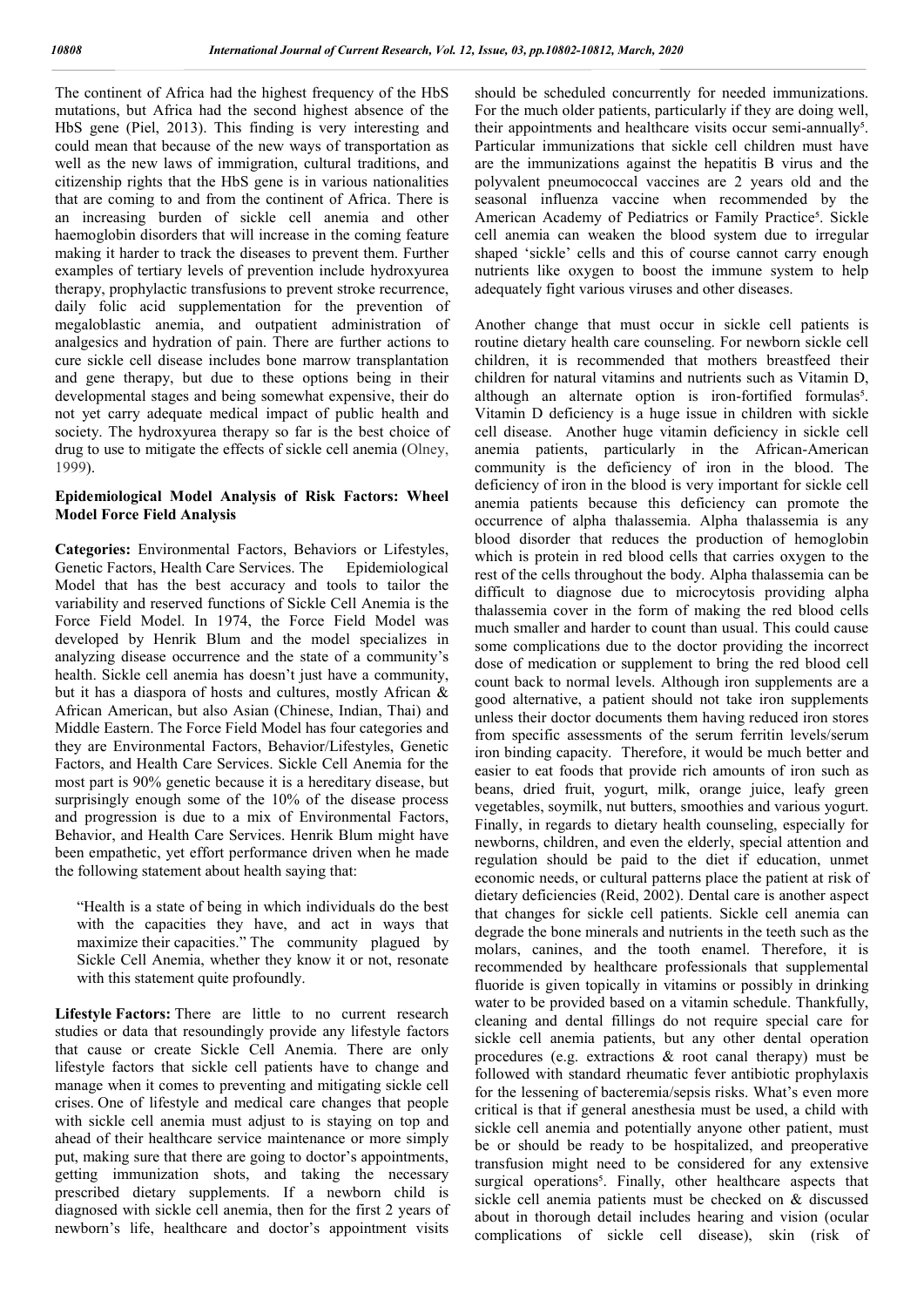tuberculosis), the potential deadly effects from the use of drugs (tobacco & alcohol), safe sex practices and abstinence (if sexually active the usage of condoms is advised to protect against sexually transmitted disease like HIV), organ dysfunction, stunted growth, physical activity frequency and level (strenuous exercise is not always recommended), and potential pregnancy (ladies that have sickle cell anemia need to be provided with safe, non-specific contraindication birth control). Adolescent sickle cell patients have a social aspect that they must deal with due to having sickle cell anemia. Having sickle cell anemia can be very difficult and sometimes be misunderstood by other people. There are a multitude of social problems that adolescent sickle cell patients face such as having to miss school and social events due to appointments, not feeling well or not physically suited to perform a certain task, lack of motivation because of feeling sick and feeling no support. Healthcare practitioners that treat adolescent patients with sickle cell anemia must know the local resources available for assistance such as motivating and guiding parents and patients with peer support groups, online support help, (great support for patients that can't leave home), stress reduction techniques (breathing and meditation are helpful), cognitive-behavioral therapy (coping skills to deal with pain), vocational and academic counseling (letting teachers and officials how to handle any academic and medical difficulties that could occur due to sickle cell), recreational travel (high altitudes and cold weather can painfully injure sickle cell patients) (Reid, 2002). The transition for sickle cell patients from adolescence to adulthood can be very challenging because since there are not many abundant sickle cell anemia healthcare professionals, a patient sticks with a certain group of pediatric healthcare professionals from childbirth and will have to switch to adult healthcare professionals when they come of age (Reid, 2002).

**Medical Care Factors:** The biggest challenge for medical care for sickle cell anemia patients is the implementation of transition from adolescence to adulthood. There are various members of a transition team ranging from physicians, nurses, physician assistants, and social service workers at the adolescent/pediatric stage and the adulthood stage. A great aspect is that adolescents have known their medical team of providers possibly for their entire lives and when they become adults they will have to leave their previous caretakers, meet and learn to interact with their new caretakers. Another challenge in the transition for medical care for sickle cell patients is the transfer of medical records and documentation. Written medical records and change so it is important for medical staff, parents, and even patients to say verbally repeat medical records on supplementation/medication, blood pressure and blood cell counts, and tests results. Furthermore, having the initial meeting and following up between the adolescent medical team and the adulthood medical team of the sickle cell anemia patient is very important if something needs to be re-verified, to give progress reports on the patient, or to ask questions.

The hierarchy of a Sickle Cell Anemia medical care-team, particularly for adolescents, has the pediatricians as the medical head decision-makers and that hematologists have the consulting duties. All children have to see a pediatrician for developmental check ups with routine immunization. The pediatrician is usually the main point of medical contact, which is why the pediatrician is the head medical decision maker. Any immunization or supplementation decision

however, must be consulted and signed off by the hematologist because of how the blood cells can be affected<sup>5</sup>. When the patient reaches age 18 and if they are considered healthy and adept, the patient would more often than not consult the hematologist as the chief medical decision maker and adviser, but of course this is not always the case (Reid, 2002). At the legal adulthood age of 18, a patient might not be ready to transition to an adult care doctor because of delayed neurocognitive development due to cerebrovascular injury or because of a serious complication (e.g., acute chest compression) might not be ready to transition to an adult care health professional. In fact, the choice of the young adult patients to go to medical checkups when they feel healthy, to remember to take their medication daily, and the desire to be independent is a challenge in itself. Research has shown that 'healthy' young adults with mild SCD have a mild tendency to skip follow-up appointments with their medical specialists that can prevent complications of SCD.

By continually skipping these appointments, symptoms and complications can arise such as asymptomatic retinal blood vessel proliferation leading to ocular hemorrhage (Reid, 2002). Social service workers are vital to the decision of whether a patient should still continue to stick with pediatric care or transition to adult care due to having the most continuous contact between the healthcare professionals, the patient, and the patient's family. Social service works can make authoritative judgments on how families react to sickle cell complications and the psychosocial problems like anxiety and depression. The social service workers can provide counsel in advance before the patient and family transitions to adult care. The inner workings of a Sickle Cell Anemia/Disease Department is that the pediatric medicine and adult medicine departments must be able to balance out one another. If one side is very weak or if one side is not there then one side will have to find a way to overcompensate and stretch themselves. Yet by only having one be strong and not the other, the patient's full needs will not be met if the patient chooses to not stick to the medical regimen. To add on to this obstacle, there are not enough specialized health care professionals with the comprehensive knowledge and expertise to care for people with sickle cell anemia (State of Sickle Cell Disease, 2016).

There is a huge knowledge gap for hematologists and primary care, but also among other groups such as clinicians that provide outpatient and hospital based care, especially for adults. According to a national survey, 20.4% of family physicians reported that they felt confident and comfortable treating people with sickle cell disease and 69.4% of family physicians reported that clinical decision support tools would be useful in assisting treatment decisions for individuals with sickle cell disease (American Society of Hematology, 2016). These statistics are probably worse for treating adult Sickle Cell Disease patients. It is a fact that some people with sickle cell disease rely exclusively on the hospital or emergency department for care, due to a lack of increase in qualified sickle cell disease providers, and adults have higher rates of emergency room admissions for sickle cell disease that children. The final challenge regarding the medical care aspect is the money to pay for the care of Sickle Cell Anemia Disease patients. Research has shown that the children with the disease that come from heterozygous parents have insurance paying for their medical care. With sickle cell children, mainly selflimited painful events force them to be hospitalized on an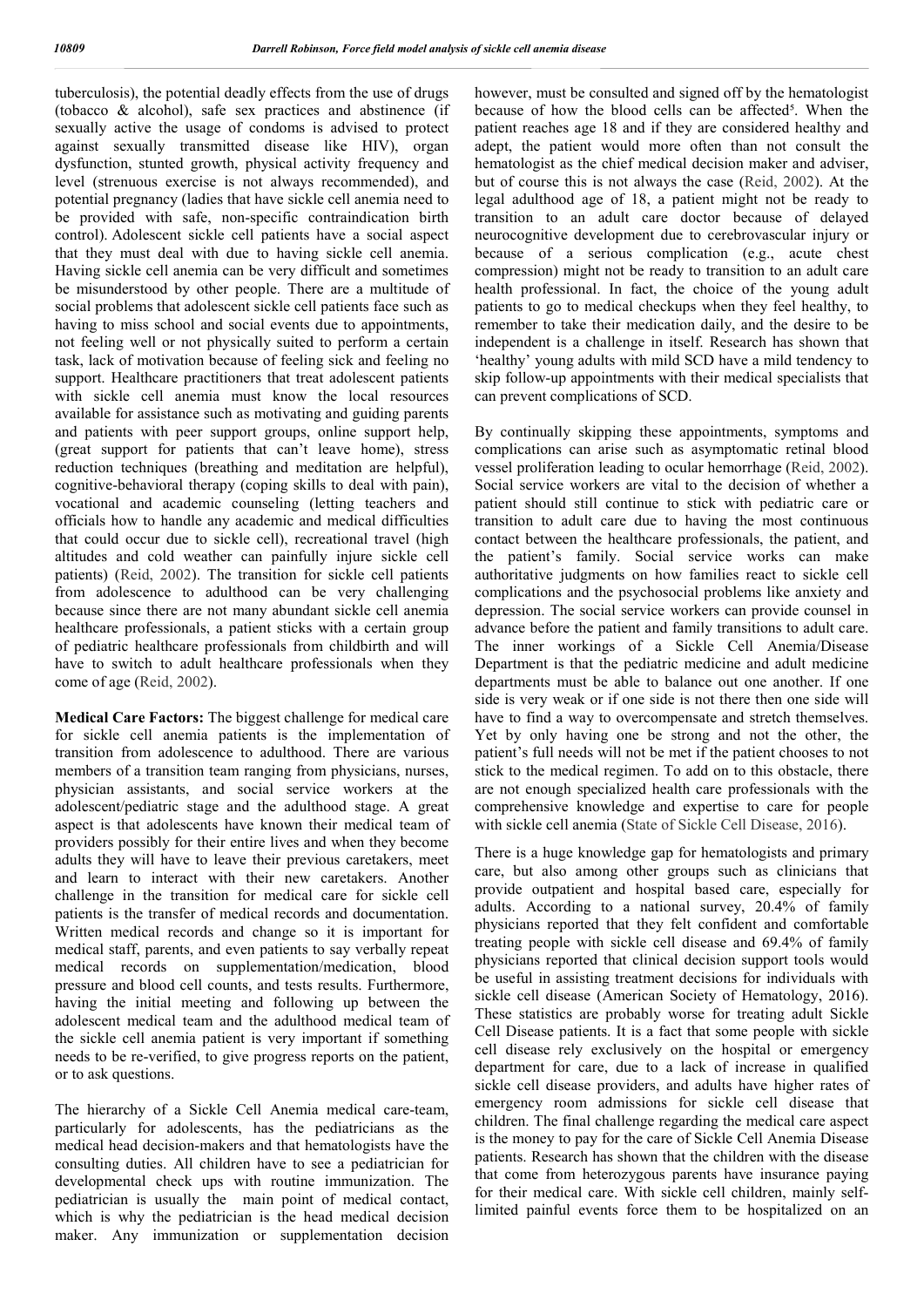emergency basis. In other words, if you a family has insurance then it is easier to pay for a sickle cell child.

The case for the sickle cell adult is different. Sickle cell adults have progressive organ dysfunction and damage which increases the time they have to take away from work to get better, but on the downside, these adults cannot make enough money due to lesser hours worked and they cannot pay for insurance plans backed by medical insurance firms or governmental assistance. To add to this problem, some of the governmental and insurance programs don't have enough funds to pay for the medical services for adult patients either because they run out of money or because their programs have an age limit cutoff for funds (Reid, 2002).

**Environmental Factors:** Although Sickle Cell Anemia Disease is caused through genetic heredity means, researchers have found a potential correlation between the quality of the weather, air pollution rates, and the progression of daily emergency room admissions of sickle cell patients. A team of dedicated French researchers performed an 8 year retrospective epidemiological study evaluating the influence of air pollution and climatic factors on emergency hospital admissions (EHA) in sickle cell patients in 22 French university hospitals in the Paris conurbation (extended urban area). The researchers used distributed lag non-linear models to find the data that would allow them to elastically describe any simultaneous non-linear and delayed associations (Dessap *et al*., 2014).

Sickle cell disease has heavy characterization of recurrent vaso-occlusive pain crisis (VOCs) and VOCs are the most common reasons for sickle cell disease patient emergency admissions. Factors that are known or rather more suspected to promote VOC is dehydration, hypoxemia, pregnancy, infections, and surgery. Erythrocyte cell sickling has been known to be enhanced by lower temperatures and studies of cell biology and human physiology have discovered and further demonstrated a link between the skin cooling and vasoocclusion<sup>9</sup>. For the 8 year study than spanned 2,922 days, a total of 17,710 emergency admission for VOC or chest disease occurred with a total of 4,436 patients affected. Figure 1 summarizes the detailed statistics for the weather conditions and air quality for the 2,922 days and Figure 2 shows the matrix of correlation coefficients between environmental factors. There were at least 265 days or 9.1% of the total study time where storms occurred and nearly all of the meteorological variables and air pollutants correlated closely with each other being less than 0.01 (Dessap *et al*., 2014).

The multivariate analysis that the research team conducted demonstrated that due to day-to-day temperature drop, increased mean wind speed and decreased carbon monoxide concentrations were independent factors that contributed to the increase of Emergency Hospital Admissions (EHA) risk. Their results did correlate with previous physiological studies that reported how seasonally colder temperatures may severely increase the pain from sickle cell disease. The study of the air pollutants in the French conurbation established that there were variations in urban air pollution and adverse health effects and that there is poorer air quality in those areas. To conclude, the increase in EHA was associated to the higher levels of toxic NO2, PM10, and PM2.5 as well as the lower levels of the beneficial CO, O3, and NO2. The CO can bind to hemoglobin with 200-fold affinity than O2 while forming carboxyhaemoglobin (HbCO).

Carboxyhemoglobin (HbCO) increases the binding sites for O2 to attach to and provides better air to breathe. The inhaled CO reduces harmful symptoms of inflammation, leukocytosis, and vasoocclusion which can kill sickle cell disease patients (Dessap *et al*., 2014).

#### **Genetic Factors**

**Molecular Genetic Mechanisms of Sickle Cell Anemia:**  Normal hemoglobin molecules have four healthy globin chains which are two alpha chains and two beta chains. When the two alpha and beta chains are normal the genotype produced is HbA. An abnormal hemoglobin is indicated due to the type of abnormality in the globin chain. The abnormal hemoglobin like HbSS is commonly the result of the abnormality in the beta chains, not the alpha chains. The beta globin chain is coded on the short arm of 'chromosome 11' and when amino acid valine is substituted for glutamic acid at the 6 spot of the beta globin chain the product result is the sickle cell Beta globin chain (HbS) (Lonergan, 2001). This is caused by a point mutation. The HbS beta globin chain, due to valine being substituted at the 6 spot, has as a negative and uncanny inclined tendency to bind with other HbS chains when it is deoxygenated. This is where the basic structural unit known as a twisted, ropelike structure composed primarily of two complete hemoglobin molecule strands. The twisted rope structure binds with the between the beta globin chains and creates the deformed sickle cell. This is where the image of the sickle cell or banana cell comes from. The process that creates the twisted ropelike structure and the deformed sickle cell is called 'polymerization (Lonergan, 2001)'.

The polymerization process follows up with causing the nonselective increase in membrane cation permeability to sodium, potassium, magnesium, and calcium. When the time comes for these cations to enter the red blood cell down their concentration gradient, there are several cell membrane transport systems activated. The critical effect of this result is an egress of water or dehydration and the sickle cell becomes dense and deoxygenated (Lonergan, 2001).

**Vitamin D Deficiency:** Vitamin D is a vital nutrient for children with the homozygous SS sickle cell disease (SCD-SS), but children across a vast range of locations are deficient of it due to increased skin melanin concentrations, reduced levels of physical activity and poor vitamin D intake<sup>10</sup>. There is already a low bone mineral density in children with SCD, which is a further cause for concern in regards to the possible consequences of vitamin D deficiency. Sickle cell disease primarily affects Africans and African Americans and the children homozygous for the SS allele (SCD-SS) are severely affected the most. Children with SCD-SS are a risk for nutrient deficiencies because of factors such as decreased appetite, poor dietary intake, and increased resting energy expenditure. Serum 25-hydroxyvitamin D [25(OH)D] concentration is the current best indicator of vitamin D because it represents the summation of the synthesis of cutaneous vitamin D and that includes ingestion of either vitamin D-2 (ergocalciferol) or vitamin D-3 (cholecalciferol). There have been recent widespread studies that suggest that vitamin D insufficiency is quite common in the United States and that there are a wide array of vitamin D status predictors such as ethnicity, season, age, body mass index (BMI), latitude, use of dietary supplements, and milk consumption. Usually on average,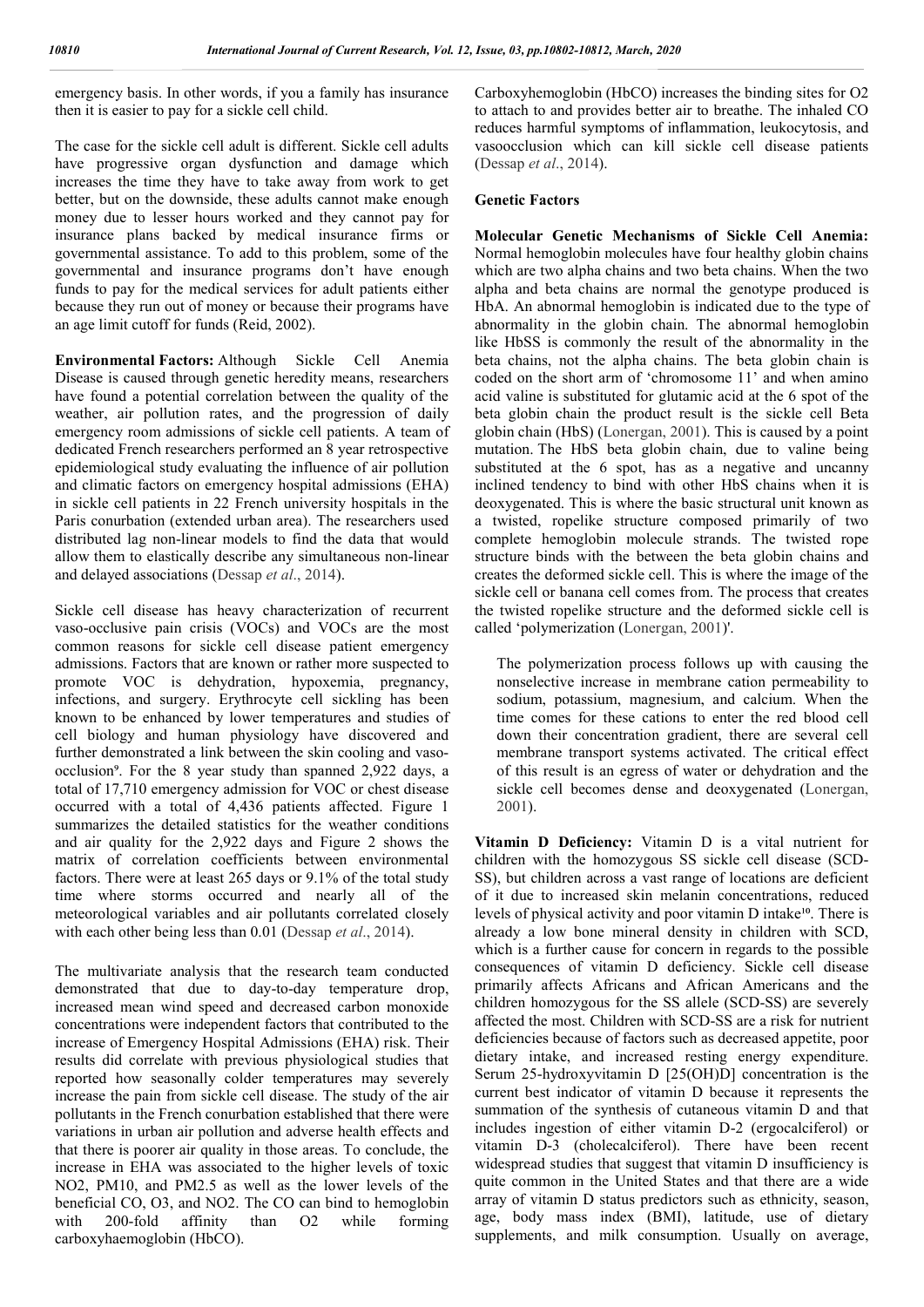people think of people with thicker frames and a higher body mass index possibly due to heavier bones have more vitamin D in their systems, but we can't accept this for certain. This research study aimed to compare the vitamin D status of African and African American children with SCD-SS with a healthy, African-American reference group living in the same geographic area (Rovner, 2008).

The research study had a sample size of sixty-one subjects that had SCD-SS (49% female) and 89 healthy African American subjects (46% female) with similar age ranges in the same geographical area. The children that suffered from the SCD-SS had a lower BMI than the healthy children. The medium serum 25(OH)D concentrations were 15 ng/mL, which was in the standard interquartile range of 10 to 33, for SCD-SS children and the medium serum 25(OH)D concentration was 21 ng/mL, in the standard range for healthy children (High Vitamin D Deficiency in Sickle Cell Disease Children). An interesting observation was that when there when the season changed in the geographical area there were fluctuations in the serum concentrations of both groups of children. During every season change, the serum concentration was still lower in the SCD-SS children and higher in the healthy children. This was strange because 93% of the SCD-SS children has vitamin D deficiency, but 90% of the healthy children had vitamin D deficiency as well. These findings are consistent with multiple results from other locations in the United States such as Oakland, California with a latitude of 37.80 degrees North) and Philadelphia, Pennsylvania with a latitude of 39.95 degrees North). It seems that the higher the elevation a person goes whether they had sickle cell disease or not, the harder it is to get oxygen and vitamin D. Yet it seems that absorbing adequate amounts of nutrients in sickle cell disease patients is still very inept.

Pain Rate Due to Age: Acute pain episodes or 'crises' as they are called are the principal symptoms of sickle cell disease. Investigators are still trying to find the clear definitive relationship of these crises or other risk factors to absolutely determine if patients have rates of pain die prematurely and die frequently. A study was performed where researchers analyzed the natural history of sickle cell disease in 3,578 patients ranging from newborns to 66 year old adults (Platt *et al*., 1991). In the study, there were 12,290 episodes of pain recorded in 18,356 patient-years and this created some interesting statistics. There were averages of:

- episodes per patient-year in sickle cell anemia
- episode per patient-year in sickle Beta^0 thalassemia
- episode per patient-year in hemoglobin sickle cell disease combined with the sickle cell Beta^0 thalassemia combined

There were many changes in these episode statistics. 39% of the patients with sickle cell anemia experienced 0 episodes of pain, which is uncanny, but 1% of the patients with sickle cell anemia experienced more than 6 pain episodes. Another interesting statistic is that 5.2% of patients with sickle cell anemia experienced 3 to 10 pain episodes and that cohort composed 32.9 percent of the episodes. What could have been the possible variables that contributed to this system of results? Age? Ethnicity? Melanin? Vitamins? Level of Care? Availability of Care? Genetics?. According to Figure 3 and Figure 4 there are relations between the pain rate and the age

of the sickle cell anemia patients (Platt *et al*., 1991). This is backed up by research that the pain episodes increase in severity as sickle cell anemia patients age, especially when it pertains to organ dysfunction. Figure 2 specifically implies that the pain rate increased as patients grew older, from 0 to 30 years, yet declined afterwards<sup>11</sup>. The section of patients aged 20 to 29 years old had higher pain rates than the section of patients that were ages 0 to 9, 40 to 49, exactly 50 years old, or older than 50 years old.

The researchers thought these results were misleading and they performed another cross-sectional analysis to determine whether on average, individual patients actually had worsening or improvement over time. The researchers evaluated average individual trends in the pain rate among all patients with at least 6 years of follow-up time. Figure 3 is the summarization of that data of the pain rate of those first 3 follow-up years with the last 3 follow-up years. The patients that were 20 years old or younger, the pain rate was dominantly higher during the last 3 follow-up years than the first 3 follow-up years. The patients over 20 years old, the rates during the entire 6 follow up years were not significantly different (Platt, 1991). Some interesting relationships between the pain rate and various statuses occurred. The researchers found that there was no relation between mortality and pain rate for patients that entered the study from 20 to 29 years old (Platt, 1991). This could be the case because in the age range usually a person's immune system and genetic fitness is at potential peaking point of performance. There were some risk factors that were found for the pain rate. When the researchers controlled for age, sex, and the type of clinic in the statistical analysis, they found out that all of the laboratory variables that were tested, only the hematocrit and the fetal hemoglobin levels emerged as the important risk factors for pain. This is presented by Figure 3 and an equation was even created to model this:

Rate =  $\exp[A + 0.086$  (hematocrit)]

A = statistical value correlated to a combination of the patient's age, fetal hemoglobin level, clinic, and sex. To conclude, alpha-thalassemia by itself had no effective influence on pain. If there was a slight increase in the pain rate associated with a-thalassemia, that increase in pain was aided by the slightly higher amount of hematocrit in patients with hemoglobinopathy or abnormal structures of hemoglobin.

### **Conclusion**

Sickle cell anemia is a global health problem formally recognized by the World Health Organization, the Center for Disease Control and Prevention, the United Nations, and the National Institutes of Health. It is estimated that 120,000 to 250,000 infants that are affected every year. The most notable peoples and nationalities that are at risk for sickle cell anemia include Africans, African Americans, South & Central American, Caribbeans, Mediterreneans, Chinese, Indians, and Arabians. Infants and child patients with sickle cell anemia need greater amounts of medical monitoring and care for stroke risk and even adult patients need more medical monitoring to make sure that they are taking their treatment medication and attending every medical appointment. Based on medical data and research, there are more support programs and initiatives for child and infant patients with at least 41 states in the United States having sickle cell anemia screening programs. There are many lifestyle factors that must change